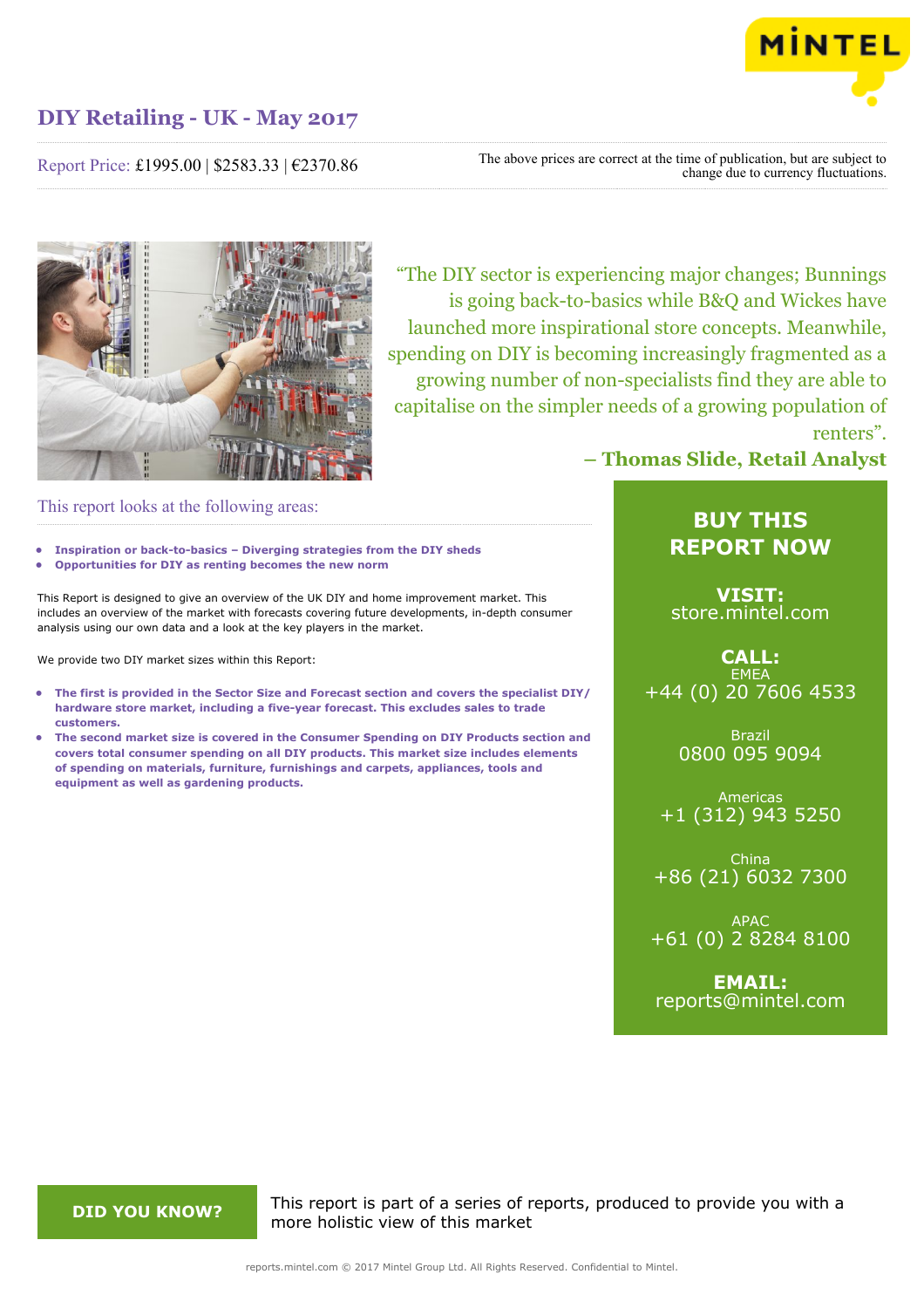

Report Price: £1995.00 | \$2583.33 | €2370.86

The above prices are correct at the time of publication, but are subject to change due to currency fluctuations.

# **Table of Contents**

# **Overview**

What you need to know

Products covered in this Report

# **Executive Summary**

# The market

Market size and forecast

Figure 1: Total DIY/hardware specialist sector size (including VAT), 2011-21

# Consumer spending on DIY up 4.5%

Figure 2: Growth in consumer spending on DIY products, 2012-17

## Changing trends in housing tenure

Figure 3: Housing tenure in England, 2005-16

# Companies, brands and innovations

B&Q launches first high-street store

Out-of-town losing out to the High Street

# Argos is the leading non-specialist

# Online

Figure 4: Estimated online sales of DIY products to consumers (excluding VAT), 2013-16

#### The consumer

# B&Q dominates the sector

Figure 5: Where they shopped for DIY/home improvement products, in-store or online, March 2017

## 62% have carried out DIY in the past year

Figure 6: Projects undertaken in the past year and who did the work, March 2017

# Multi-channel shopping becoming embedded

Figure 7: How they shopped for DIY projects, March 2017

# Quality drives DIY decision making

Figure 8: Factors important when shopping for DIY products, March 2017

# Over a quarter of under-35s find it embarrassing to ask for advice

Figure 9: Attitudes towards shopping for DIY products, March 2017

# What we think

# **Issues and Insights**

Inspiration or back-to-basics – Diverging strategies from the DIY sheds The facts

The implications

Opportunities for DIY as renting becomes the new norm

The facts

The implications

# BUY THIS REPORT NOW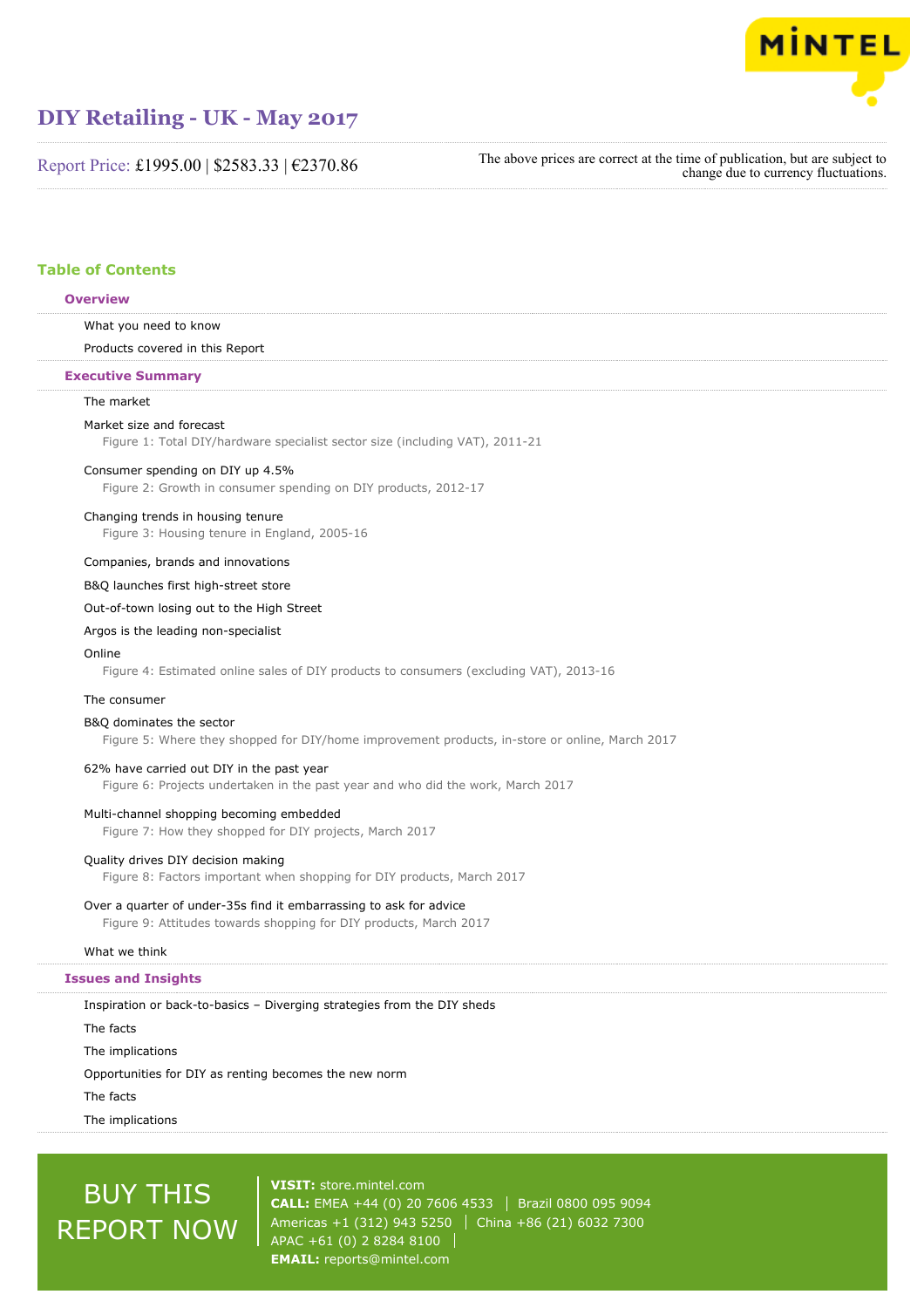

Report Price: £1995.00 | \$2583.33 | €2370.86

The above prices are correct at the time of publication, but are subject to change due to currency fluctuations.

**The Market – What You Need to Know**

Sales through specialists increase 2.1%

Consumer spending growth slows to 4.5%

Garden products see strongest growth

Specialists account for 61% of consumer spending

Housing market holds up through 2016

Growing proportion of renters

### **Market Size and Forecast**

#### Specialists' sales grow 2.1%

Figure 10: Total DIY/hardware specialist sector size (including VAT), 2011-21

Figure 11: Total DIY/hardware specialist sector size (including VAT), in current and constant prices, 2011-21

# **Market Segmentation**

#### Sheds/big box segment

Figure 12: Shed/big-box specialists' sector size (including VAT), 2011-21

Figure 13: Shed/big-box specialists' sector size (including VAT), in current and constant prices, 2011-21

#### Other DIY/hardware specialists segment

Figure 14: Other DIY/hardware stores segment (including VAT), 2011-21

Figure 15: Other DIY/hardware stores segment (including VAT), in current and constant prices, 2011-21

## Forecast methodology

# **Consumer Spending on DIY Products**

#### Growth slows to 4.5%

Figure 16: Consumer spending on DIY products, 2012-17

# Consumer spending by product category

Figure 17: Consumer spending on DIY products, category breakdown, 2016

### Mintel's market size

# **Channels of Distribution**

Figure 18: DIY products\*, estimated channels of distribution, 2016

# **Market Drivers**

#### Housing market

Figure 19: Annual number of property transactions with a value of £40,000 or above (non-seasonally adjusted), 2006-16

#### Monthly housing transactions

Figure 20: Monthly number of property transactions valued at over £40,000 (non-seasonally adjusted), January 2016-March 2017

#### Inflation

Figure 21: Inflation in key product categories, annual rate of change, 2012-16

#### Inflation creeps up in early 2017

Figure 22: Consumer price inflation, monthly rate of change for selected product categories, October 2016-March 2017

#### Falling number of people buying houses on a mortgage

# BUY THIS REPORT NOW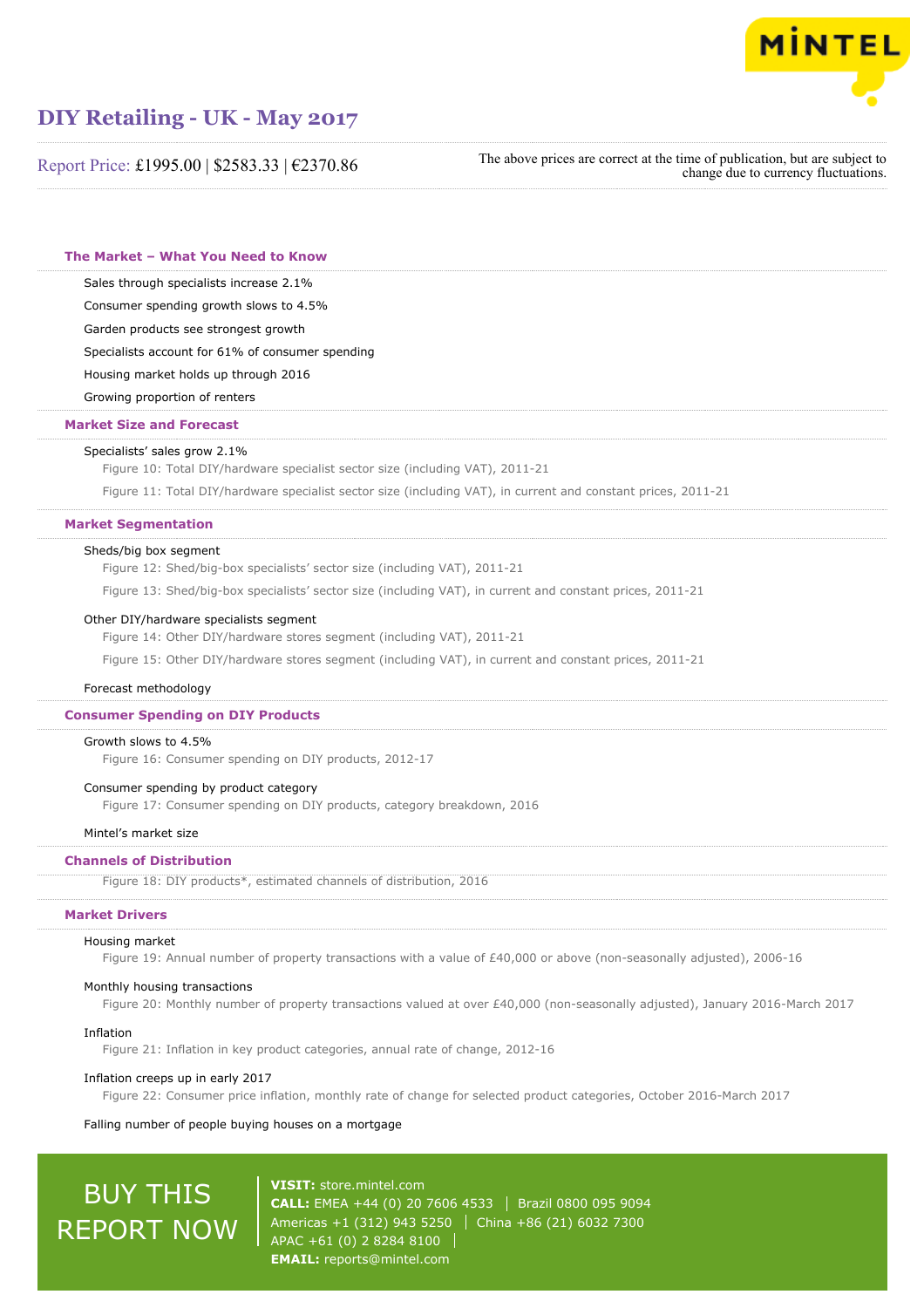

# Report Price: £1995.00 | \$2583.33 | €2370.86

The above prices are correct at the time of publication, but are subject to change due to currency fluctuations.

Figure 23: Housing tenure in England, 2005-16

## Consumer spending plans

Figure 24: Have or intend to spend any extra money on the home, May 2016-April 2017

Figure 25: Where they spend extra money, by housing tenure, February 2017

## **Key Players – What You Need to Know**

All change at the market leaders

Out-of-town losing out to the High Street

Non-food discounters taking the high street share, rather than specialists

#### Online small and dominated by the market leaders

Advertising 0.7% of sector sales

Improving perception of Wilko

# **Innovation and Launch Activity**

# UK's first comparison website for building and DIY supplies

#### B&Q getting closer to customers

Figure 26: B&Q, mini format store, Holloway Road, London, March 2017

#### Virtual reality tool for hands-on DIY training

## Robot assistants

#### Personalised DIY help at home using 'advice avatars'

#### 'Wickes Hourly'

DIY Ladies Night

### **Space Allocation Summary**

#### Space allocation overview

Figure 27: DIY retailers: in-store/outdoor space allocation estimates, April 2017

# Detailed space allocation estimates

# Big-box DIY specialists

Figure 28: Bunnings, St Albans, garden and tool hire, April 2017

## High street DIY destinations

#### Out-of-town discount home improvement and garden shopping

Figure 29: DIY retailers: detailed in-store/outdoor space allocation estimates, April 2017

# **Retail Product Mix**

Figure 30: Leading DIY retailers estimated sales by product %, 2016

Figure 31: Leading DIY retailers estimated sales by product, 2016

#### **Leading Specialist Retailers**

### Superstores dominate

#### New specialists with a trade focus

### High street retailers

Figure 32: Leading DIY specialists, sales 2013/14-2016/17

Figure 33: Leading DIY specialists, outlets, 2013/14-2016/17

# BUY THIS REPORT NOW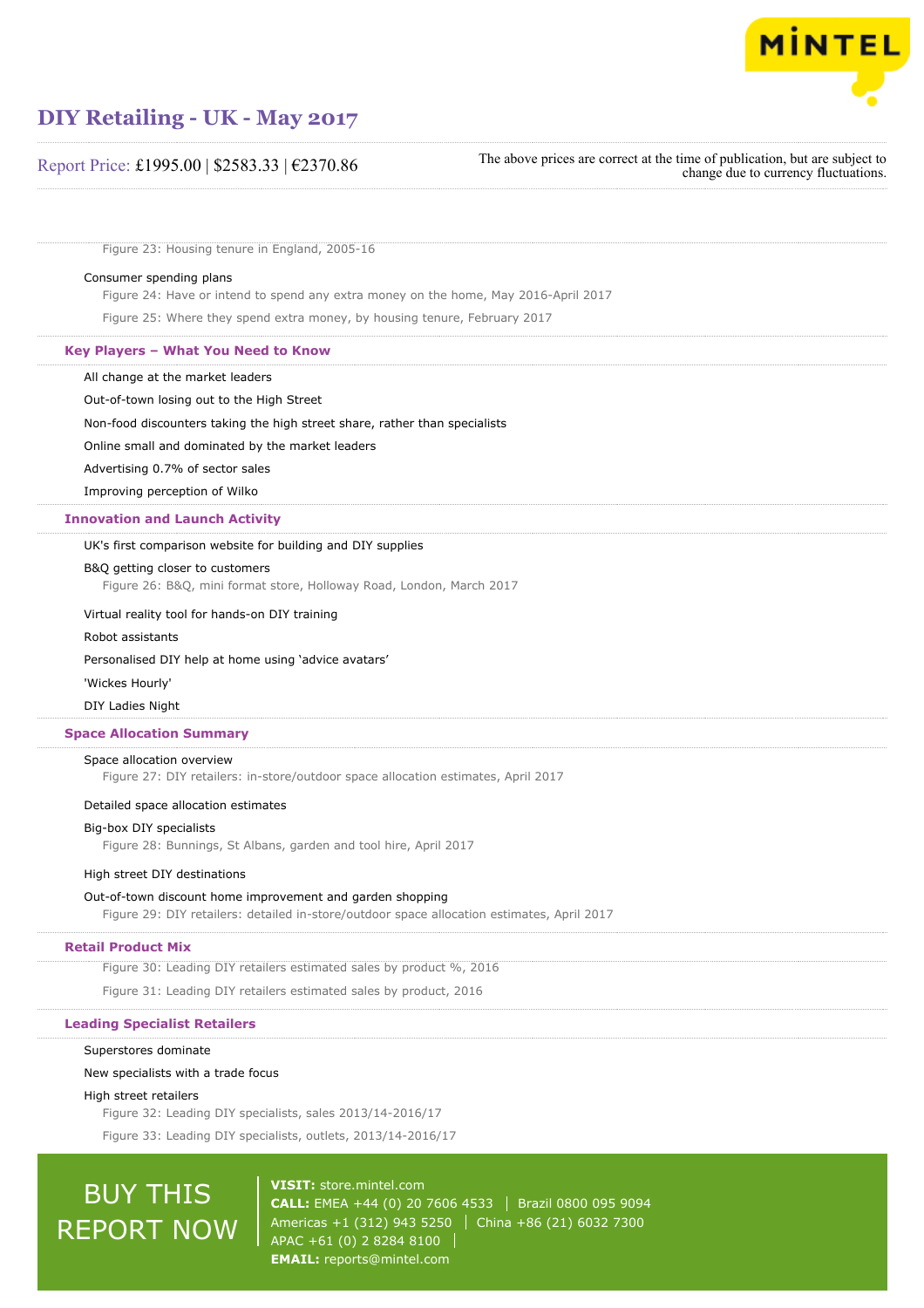

# Report Price: £1995.00 | \$2583.33 | €2370.86

```
The above prices are correct at the time of publication, but are subject to
                         change due to currency fluctuations.
```
Figure 34: Leading DIY specialists, sales per outlet, 2013/14-2016/17

# **Leading Non-specialist Retailers**

# Argos

Amazon catching up

# The Range and the discounters growing fast

Figure 35: Leading non-specialists, estimated DIY sales (excluding VAT), 2013/4-2016/7

# Supermarkets

Figure 36: Leading supermarkets, estimated DIY sales (excluding VAT), 2013/4-2016/7

# **Market Shares**

Figure 37: Leading retailers estimated trade share of sales, 2013-16

# Share of specialists' sales

Figure 38: Leading DIY retailers, share of all specialists' sales, 2014-16

# Share of all DIY spending

Figure 39: Leading DIY retailers, share of all DIY spending, 2014-16

### **Online**

# Industry data

# Online sales to consumers

Figure 40: DIY estimated online sales by type of retailer, 2016

Figure 41: Estimated online sales of DIY products to consumers (excluding VAT), 2014-16

Figure 42: Estimated sales of DIY products to consumers, 2014-16

# **Advertising and Marketing Activity**

# Little change in total DIY retail advertising spend year-on-year in 2016

Figure 43: Recorded above-the-line, online display and direct mail total advertising expenditure by UK DIY retailers, 2013-16

# B&Q is the UK's biggest DIY retail advertising spender

Figure 44: Leading UK DIY retailers: recorded above-the-line, online display and direct mail total advertising expenditure, 2013-16

# Homebase increases its share of total advertising spend in 2016

Figure 45: Big three DIY retailers share of recorded above-the-line, online display and direct mail total advertising expenditure, 2015 and 2016

# Half of all advertising expenditure channelled through TV

Figure 46: Recorded above-the-line, online display and direct mail total advertising expenditure by UK DIY retailers by media type, 2013-16

# Media types used by the Big Three

Figure 47: Recorded above-the-line, online display and direct mail total advertising expenditure by the UK's three biggest DIY retailers by media type, 2016 What we've seen in 2017

# Nielsen Ad Intel coverage

# **Brand Research**

# Brand map

Figure 48: Attitudes towards and usage of selected brands, March 2017

Key brand metrics

Figure 49: Key metrics for selected brands, March 2017

# BUY THIS REPORT NOW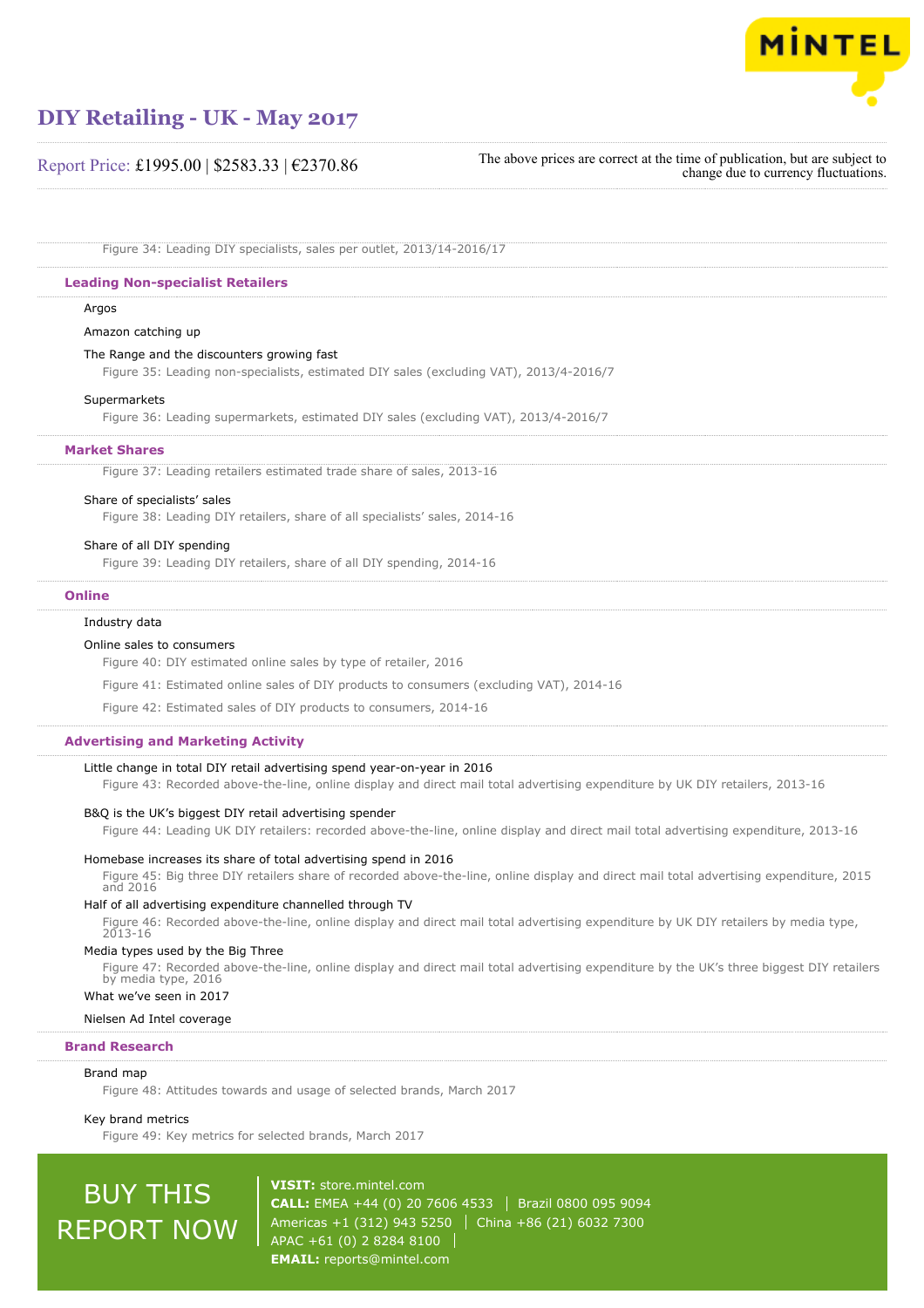

# Report Price: £1995.00 | \$2583.33 | €2370.86

The above prices are correct at the time of publication, but are subject to change due to currency fluctuations.

Brand attitudes: Wilko owns the value position Figure 50: Attitudes, by brand, March 2017

# Brand personality: Wilko is vibrant and fun, B&Q is tired

Figure 51: Brand personality – Macro image, March 2017

# A more flattering view of B&Q

Figure 52: Brand personality – Micro image, March 2017

#### Brand analysis

## Wilko – Value for women

Figure 53: User profile of Wilko, March 2017

#### Screwfix for the affluent, serious DIYer

Figure 54: User profile of Screwfix, March 2017

# B&Q the broad mass market player

Figure 55: User profile of B&Q, March 2017

# Wickes the destination store for the serious DIYer

Figure 56: User profile of Wickes, March 2017

### Homebase – So farewell then

Figure 57: User profile of Homebase, March 2017

# **Kingfisher Group**

What we think

# The transformation

Will it work?

Longer term

Company background

# Company performance

Figure 58: Kingfisher Group: group financial performance, 2012/13-2016/17

Figure 59: Kingfisher Group: outlet data, 2012/13-2016/17

# Retail offering

### **Homebase – Bunnings**

### What we think

Big changes

A completely new business

Where next?

**Background** 

# Company performance

Figure 60: Homebase Ltd: Group financial performance, 2011/12-2015/16

Figure 61: Homebase Ltd: outlet data, 2011/12-2015/16

# Retail offering

**Wickes/Toolstation/Tile Giant/Travis Perkins Retail**

# BUY THIS REPORT NOW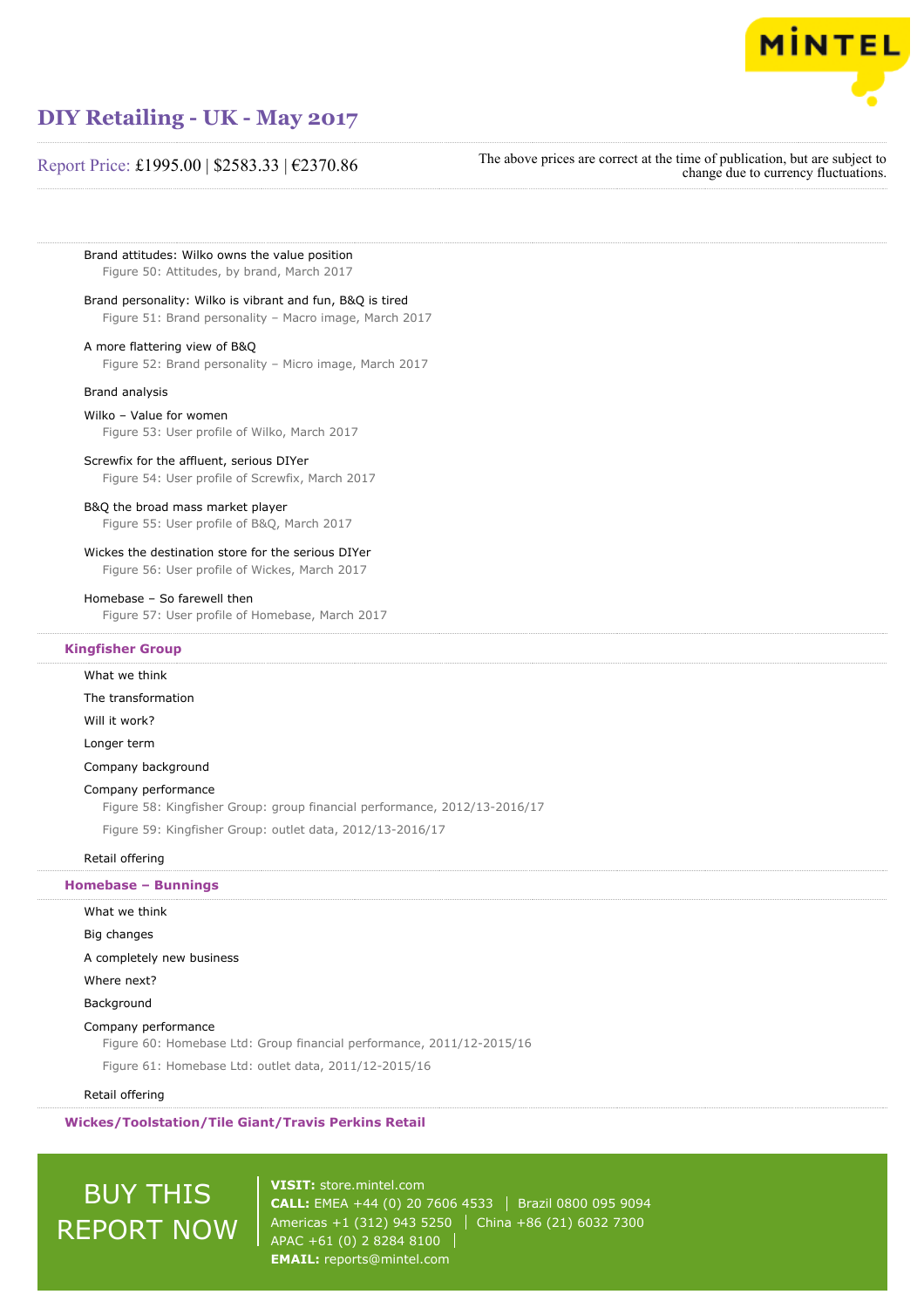

# Report Price: £1995.00 | \$2583.33 | €2370.86

The above prices are correct at the time of publication, but are subject to change due to currency fluctuations.

What we think

Accelerated expansion of new more inspirational Wickes store format

Multichannel enhancements help grow online sales

New tile shopping experience

Convenient one-stop retail destinations for all things DIY

Company background

#### Company performance

Figure 62: Travis Perkins Retail: consumer division financial performance, 2011/12-2015/16

Figure 63: Travis Perkins Retail: consumer division outlet data, 2011/12-2015/16

#### Retail offering

**The Consumer – What You Need to Know**

B&Q dominates the sector

Painting/decorating the most popular DIY project

Use of tradesmen increases with age

Multiple channels used for purchases

Quality is most important when shopping for DIY

Independent reviews aid purchase decisions

# **Where They Shopped**

#### B&Q dominates the sector

Figure 64: Where they shopped for DIY/home improvement products, March 2017

## Online becoming more important

Figure 65: Where they shopped for DIY/home improvement products, in-store or online, March 2017

# Online more appealing to younger shoppers

Figure 66: Where they shopped for DIY/home improvement products, by average age and socio-economic group, March 2017

## Repertoire analysis

Figure 67: Where they shopped for DIY products in-store, repertoire analysis, March 2017

### **Projects Undertaken**

#### 43% have done painting/decorating themselves

Figure 68: Projects undertaken in the past year and who did the work, March 2017

# DIY the most popular way to carry out home improvement

Figure 69: How they carried out home improvement projects in the past year, March 2017

#### 25-34-year-olds most likely to get help with DIY

Figure 70: Who carried out home improvement projects, 25-44-year-olds, March 2017

#### Use of tradesmen increases with age

Figure 71: Who carried out home improvement projects, 45+-year-olds, March 2017

# Promoting DIY as a social experience

Figure 72: Proportion of DIY shoppers saying they 'learnt a new skill or technique' by who carried out the DIY/home improvement project they spent the most on, March 2017

# Projects they spent the most on

# BUY THIS REPORT NOW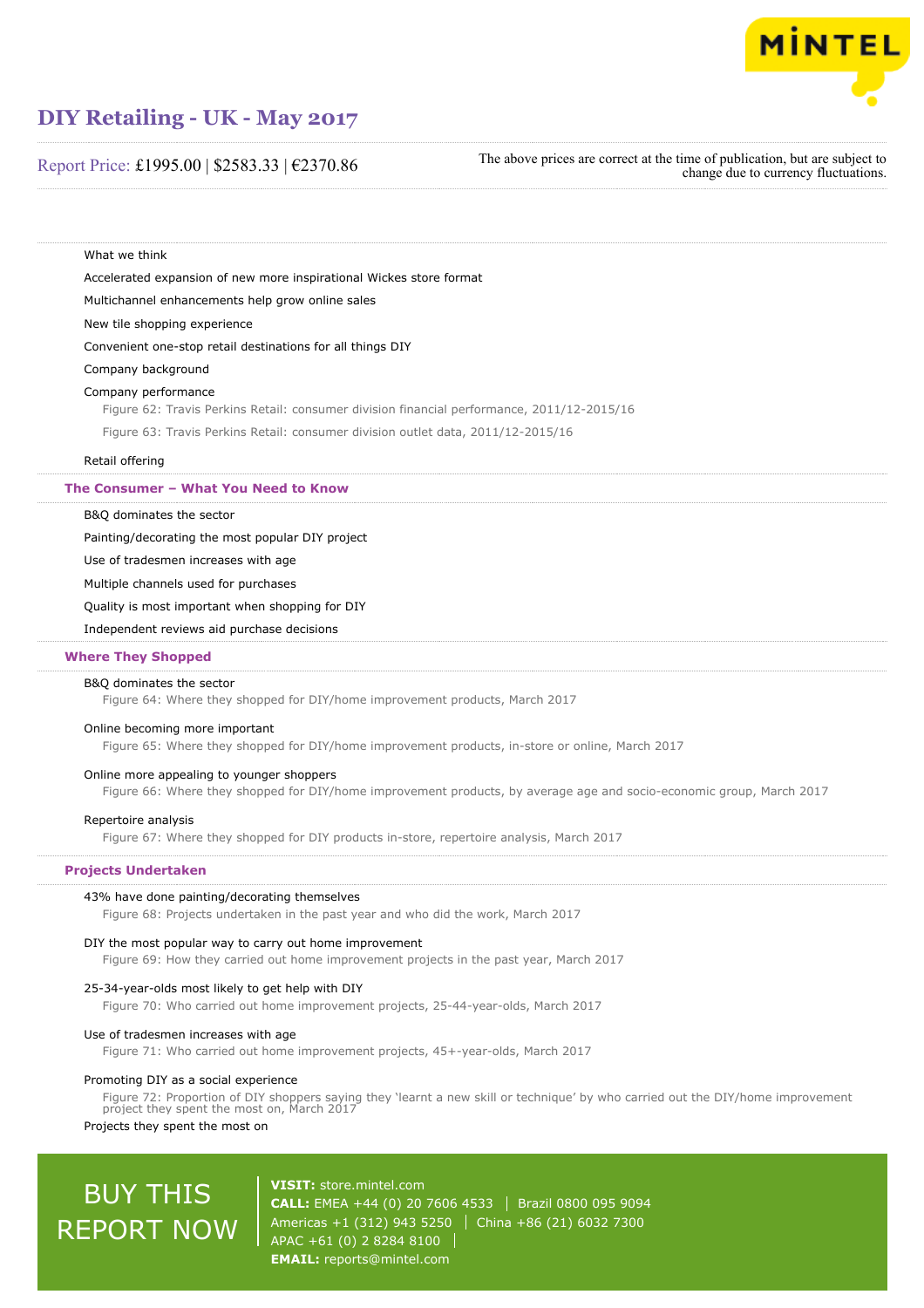

# Report Price: £1995.00 | \$2583.33 | €2370.86

The above prices are correct at the time of publication, but are subject to change due to currency fluctuations.

Figure 73: Project completed in the past year they spent the most money on, March 2017

# **How They Shopped**

#### Painters/decorators like to visit stores

Figure 74: How they shopped for a painting/decorating project, compared to the average, March 2017

#### Buyers of window furnishings like to shop around

Figure 75: How they shopped for new curtains/blinds/shutters, compared to the average, March 2017

# Stores are essential when shopping for flooring

Figure 76: How they shopped for a tiling, flooring or carpeting project, compared to the average, March 2017

#### Minor alterations shopping driven by price and availability

Figure 77: How they shopped for carrying out minor interior alterations, compared to the average, March 2017

#### Shopping around important for garden projects

Figure 78: How they shopped for garden projects, compared to the average, March 2017

# Store visits are essential for fitted kitchens and bathrooms

Fiaure 79: How they shopped for a new fitted kitchen or bathroom, compared to the average, March 2017

# **CHAID Analysis**

#### Methodology

#### Urbanites most likely to visit stores for inspiration

Figure 80: Behaviours while shopping for DIY products – CHAID – Tree output, March 2017

Figure 81: Behaviours while shopping for DIY products – CHAID – Table output, March 2017

# **Important Factors When Shopping for DIY**

# Quality is most important when shopping for DIY products

Figure 82: Factors important when shopping for DIY products, March 2017

#### Home-owners place greater emphasis on quality

Figure 83: Top ranking factor for choosing where to shop for DIY products, by housing tenure, March 2017

#### 35-44-year-olds prioritise price

#### Fragmented priorities of younger shoppers

Figure 84: Main reason for choosing where to shop for DIY products, by age group, March 2017

#### Younger consumers less concerned by range

Figure 85: Proportion selecting 'Widest range of products' as the top-ranking factor influencing where they shopped for DIY, March 2017

#### Value seekers head to the non-specialists

Figure 86: Those choosing 'The lowest prices' as an important factor when choosing where to shop for DIY products, by where they shopped for DIY products in the past year, March 2017

# **Attitudes towards Shopping for DIY Products**

#### Quality is more important than price

#### Independent reviews hold weight

Figure 87: Attitudes towards shopping for DIY products, March 2017

#### A third of 16-24-year-olds are embarrassed to ask for advice

Figure 88: Agreement with selected statements, by age group, March 2017

# Interest in services peaks among the young

# BUY THIS REPORT NOW